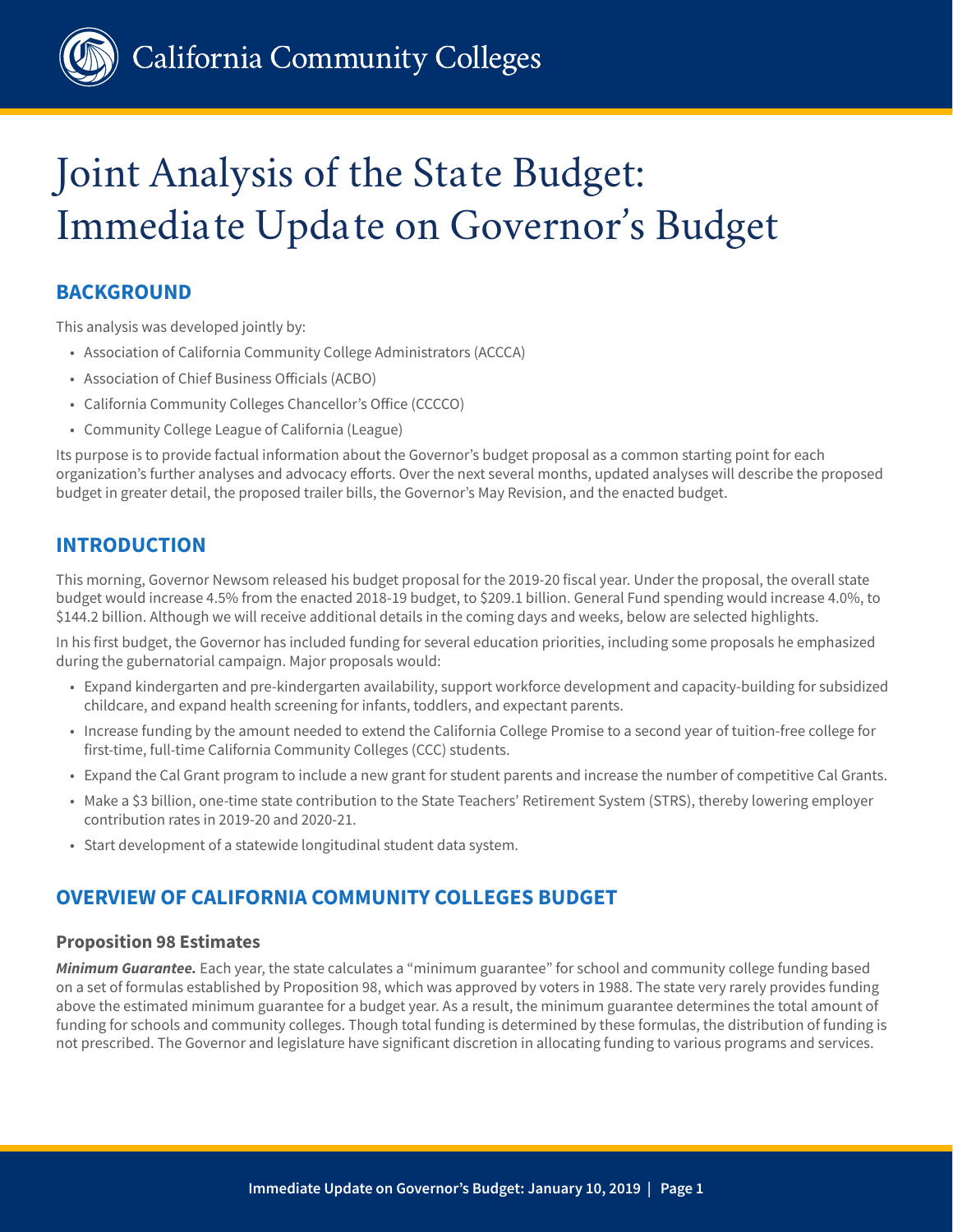

*Estimates of the Guarantee.* The Legislative Analyst's Office (LAO) estimates the minimum guarantee each November, and the Department of Finance (DOF) provides its estimates as part of the Governor's budget proposal. The table below compares the LAO and DOF estimates for the minimum guarantee in the prior, current, and budget years. The DOF estimates have been used to build the final state budget in recent history. These estimates are adjusted periodically; the minimum guarantee for a given fiscal year is not finalized until about 18 months after the end of that fiscal year.

|                                   | <b>PRIOR YEAR (2017-18)</b> |            | <b>CURRENT YEAR (2018-19)</b> |            |              | <b>BUDGET YEAR (2019-20)</b> |            |            |                   |
|-----------------------------------|-----------------------------|------------|-------------------------------|------------|--------------|------------------------------|------------|------------|-------------------|
|                                   | <b>LAO</b>                  | <b>DOF</b> | <b>DIFFERENCE</b>             | <b>LAO</b> | <b>DOF</b>   | <b>DIFFERENCE</b>            | <b>LAO</b> | <b>DOF</b> | <b>DIFFERENCE</b> |
| <b>Minimum Guarantee</b>          | \$75,391                    | \$75,453   | \$62                          | \$77,932   | \$77,867     | ( \$65)                      | \$80,765   | \$80,680   | $($ \$85) $ $     |
| <b>Funding</b>                    |                             |            |                               |            |              |                              |            |            |                   |
| General Fund                      | 52,911                      | 52,887     | (24)                          | 54,230     | 54,028       | (202)                        | 55,447     | 55,295     | (152)             |
| Local property tax                | 22,556                      | 22,610     | 54                            | 24,096     | 23,839       | (257)                        | 25,318     | 25,384     | 66                |
| <b>Total Funding</b>              | \$75,467                    | \$75,497   | \$30                          | \$78,326   | \$77,867     | (5459)                       | \$80,765   | \$80,680   | $($ \$85)         |
| <b>Funding Above</b><br>Guarantee | 76                          | 44         | (32)                          | 394        | $\mathbf{0}$ | (394)                        |            |            | $\mathbf 0$       |

**Table 1: Estimates of the Proposition 98 Minimum Guarantee** *(Dollars in Millions)*

*Lower Guarantee for Current and Prior Years.* Both LAO and DOF estimate that the minimum guarantee declined compared to the projections when the 2018-19 budget was enacted in June of last year. Such a decline can occur if school enrollment, economic growth, or state revenues turn out to be lower than expected. The funding above the guarantee indicated in Table 1 reflects this decline for 2017-18 and 2018-19. Because estimates were higher in the enacted budget, the amount of funding provided for 2017-18 exceeds the current estimates of the minimum guarantee in that year. (The administration adjusted funding for 2018-19 to match the revised guarantee in that year.) Under a new process implemented as part of the 2018-19 budget, funding above the guarantee is credited to future obligations (thereby lowering new spending in those years).

## **CCC Funding Levels**

Table 2 shows the Governor's proposed Proposition 98 funding levels for CCC in the prior, current, and budget years, based on DOF's estimates of the minimum guarantee in each year. For each of these years, CCC's share of total Proposition 98 funding is 10.93% (the traditional share).

| <b>CCC PROPOSITION 98</b> | 2017-18        | 2018-19        | 2019-20         | <b>CHANGE FROM 2018-19</b> |                |
|---------------------------|----------------|----------------|-----------------|----------------------------|----------------|
| <b>FUNDING</b>            | <b>REVISED</b> | <b>REVISED</b> | <b>PROPOSED</b> | <b>AMOUNT</b>              | <b>PERCENT</b> |
| General Fund              | \$5,257        | \$5,364        | \$5,408         | <b>S44</b>                 | $1\%$          |
| Local Property Tax        | 2,963          | 3,119          | 3,321           | 202                        | 6%             |
| <b>Totals</b>             | \$8,220        | \$8,484        | \$8,729         | \$246                      | 7%             |

**Table 2: California Community Colleges Proposition 98 Funding by Source** *(Dollars in Millions)*

*Note: Prior to calculating the CCC share of Proposition 98 funding, funding for the Adult Education, Adults in Correctional Facilities, and K-12 Strong Workforce programs (\$515 million, \$706 million, and \$724 million in the prior, current, and budget years, respectively) is excluded from the total.* 

## **GOVERNOR'S PROPOSED CCC ADJUSTMENTS**

The Governor's proposal provides \$246 million in new spending for CCC in 2019-20 compared to the revised 2018-19 level. Table 3 lists the Governor's proposed funding changes for CCC. These include a cost-of-living adjustment (COLA) of 3.46%.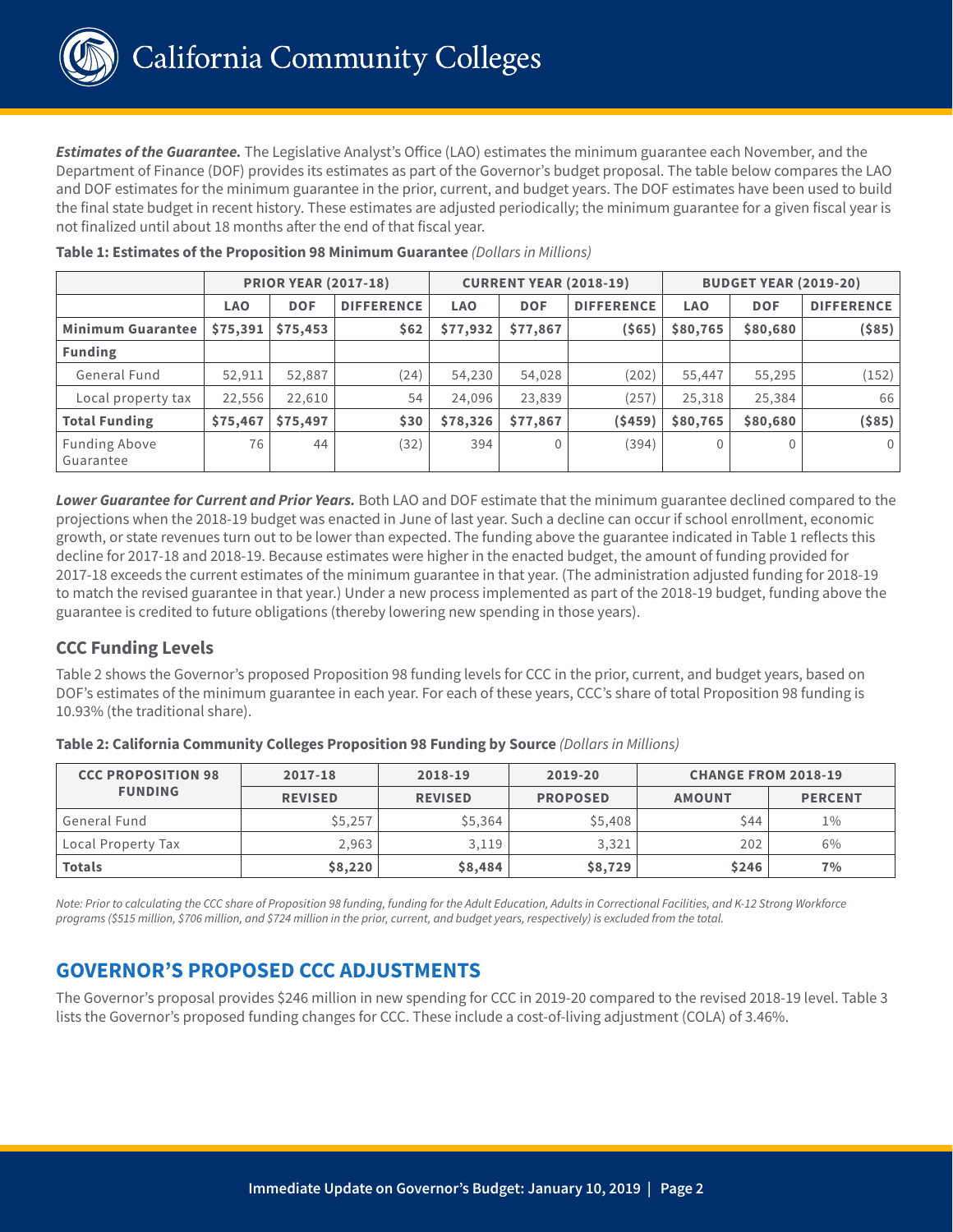

## **Changes in Funding**

#### **Table 3: 2019-20 Changes in California Community Colleges Proposition 98 Funding** *(Dollars in Millions)*

| <b>2018-19 REVISED BUDGET</b>                                            | \$8,484  |
|--------------------------------------------------------------------------|----------|
| <b>Technical Adjustments</b>                                             |          |
| Remove one-time spending                                                 | (5109.7) |
| Student Centered Funding Formula base adjustments                        | 111.6    |
| Use settle-up and reappropriation funds for CCC Strong Workforce program | (76.6)   |
| Workload adjustment to Student Success Completion Grant                  | 10.9     |
| Other technical adjustments                                              | (28.3)   |
| <b>Subtotal</b>                                                          | (592.1)  |
| <b>Policy Adjustments</b>                                                |          |
| Provide 3.46% COLA for apportionments                                    | \$248.3  |
| Expand California College Promise Program                                | 40.0     |
| Fund 0.55% enrollment growth                                             | 26.0     |
| Provide 3.46% COLA for certain categorical programs <sup>a</sup>         | \$13.5   |
| Make legal services to undocumented immigrants ongoing                   | 10.0     |
| Subtotal                                                                 | \$337.8  |
| <b>Total Changes</b>                                                     | \$245.7  |
| 2019-20 Proposed Budget                                                  | \$8,729  |

*a Applies to CalWORKs, Campus Childcare, DSPS, EOPS, and Mandates Block Grant programs.*

Below, we highlight two of the Governor's CCC proposals—expanding the California College Promise and continuing implementation of the Student Centered Funding Formula. We also detail local support by program area, capital outlay, and state operations funding in the proposed budget.

### **Expansion of College Promise**

*Additional Funding.* The Governor proposes \$40 million in new funding to expand the California College Promise (Assembly Bill 19 of 2017). The additional funds are estimated to be the amount needed to cover students' second year of attendance.

*Use of Funds.* Although this initiative is associated with "free college," the structure of the initiative allows districts to decide how best to use the dollars. Under current law, districts can use funds to waive or buy out enrollment fees for any first-time, full-time California students for up to one year. Districts also can decide to use the funds for other purposes, such as providing grants to students to pay non-fee expenses, working with local education agencies to promote college preparedness and attendance, or providing other services to foster better outcomes for students. Under the Governor's proposal, districts would be authorized to waive fees for up to two years.

*District Eligibility.* The requirements for districts to participate in the California College Promise remain unchanged from the original AB 19 implementation. Colleges must partner with local education agencies to establish an Early Commitment to College program, improve college readiness, reduce the need for remediation, use "multiple measures" for assessment and placement, participate in the Guided Pathways program, ensure that students complete the federal or state financial aid application, and participate in the federal student loan program.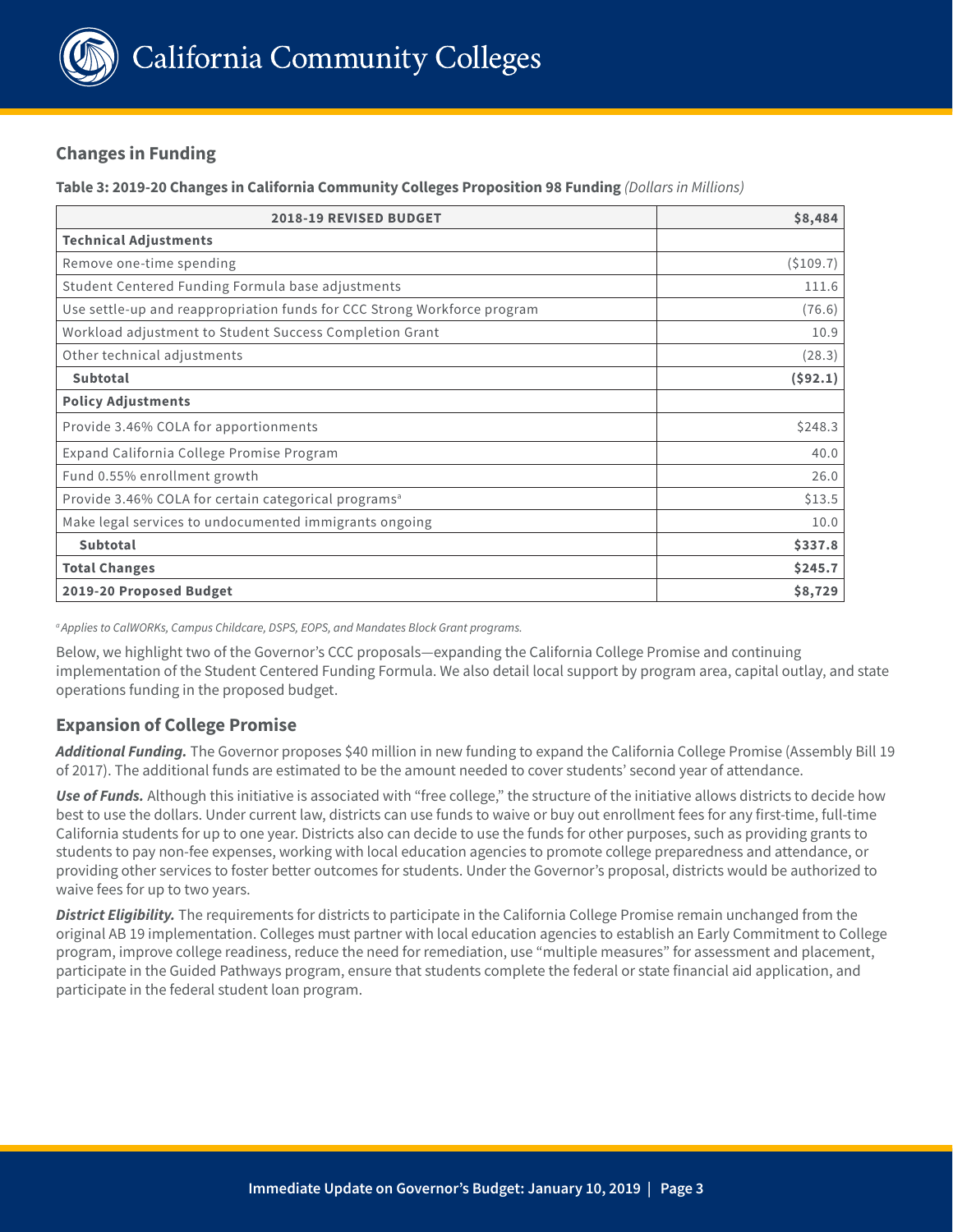

California Community Colleges

#### **Implementation of Student Centered Funding Formula**

*Planned Implementation.* The Student Centered Funding Formula, which was implemented beginning in 2018-19, apportions funding to districts using a base allocation linked to enrollment, a supplemental allocation designed primarily to benefit lowincome students, and a student success allocation based on each district's student outcomes. Under the planned three-year phase-in of new formula factors, the base allocation would decline from about 70% of total funding to 65% in 2019-20 and 60% in 2020-21. The student success allocation, conversely, would increase from about 10% to 15% and 20% in the three years, respectively. The supplemental allocation would constitute about 20% of total funding in each year of the phase-in. This implementation would occur through changes in the funding rates for the base allocation and student success allocation.

*Adjusts Implementation to Use 2018-19 Rates, Adjusted for COLA, in 2019-20.* The Governor's budget proposal continues the Student Centered Funding Formula but adjusts the implementation provisions, pending further data analysis. Specifically, funding rates for 2019-20 would instead reflect the 2018-19 rates plus a COLA. (The funding rates for 2020-21 and beyond would remain unchanged from current law.) As under current law, in 2019-20, a district would receive the highest of the following calculations: (1) the amount calculated pursuant to the Student Centered Funding Formula for 2019-20, (2) the amount calculated pursuant to the Student Centered Funding Formula for 2018-19, or (3) the amount the district received in 2017-18, adjusted by the COLAs in 2018-19 and 2019-20.

*Additional Changes.* The proposed budget limits year-to-year growth in the total amount of funds calculated for the student success allocation to 10%. In addition, proposed trailer bill language would modify the definition of the number of students who transfer to four-year universities.

Tables 4 shows the 2018-19 and proposed 2019-20 funding rates under the Student Centered Funding Formula.

# **Table 4: Student Centered Funding Formula Factors and Rates**

| <b>FACTORS</b>                                    | 2018-19   | 2019-20   |
|---------------------------------------------------|-----------|-----------|
| <b>Base Allocation (per FTES)</b>                 |           |           |
| Credit FTES <sup>a</sup>                          | \$3,727   | \$3,856   |
| Credit FTES of special admits                     | 5,457     | 5,646     |
| Credit FTES of inmates in correctional facilities | 5,457     | 5,646     |
| Noncredit FTES                                    | 3,347     | 3,463     |
| <b>CDCP</b> noncredit FTES                        | 5,457     | 5,646     |
| <b>Basic Allocation (by category)</b>             |           |           |
| Single college district, fewer than 10,000 FTES   | 3,917,752 | 4,053,306 |
| Single college district, 10,000-19,999 FTES       | 5,223,670 | 5,404,409 |
| Single college district, 20,000 or more FTES      | 6,529,588 | 6,755,512 |
| Multi-college district, fewer than 10,000 FTES    | 3,917,752 | 4,053,306 |
| Multi-college district, 10,000-19,999 FTES        | 4,570,712 | 4,728,859 |
| Multi-college district, 20,000 or more FTES       | 5,223,670 | 5,404,409 |
| Rural college designation                         | 1,246,086 | 1,289,201 |
| State approved centers                            | 1,305,918 | 1,351,103 |
| Grandparented centers, more than 1,000 FTES       | 1,305,918 | 1,351,103 |
| Grandparented centers, 750-999 FTES               | 979,437   | 1,013,326 |
| Grandparented centers, 500-749 FTES               | 652,958   | 675,550   |
| Grandparented centers, 250-499 FTES               | 326,479   | 337,775   |
| Grandparented centers, 100-249 FTES               | 163,241   | 168,889   |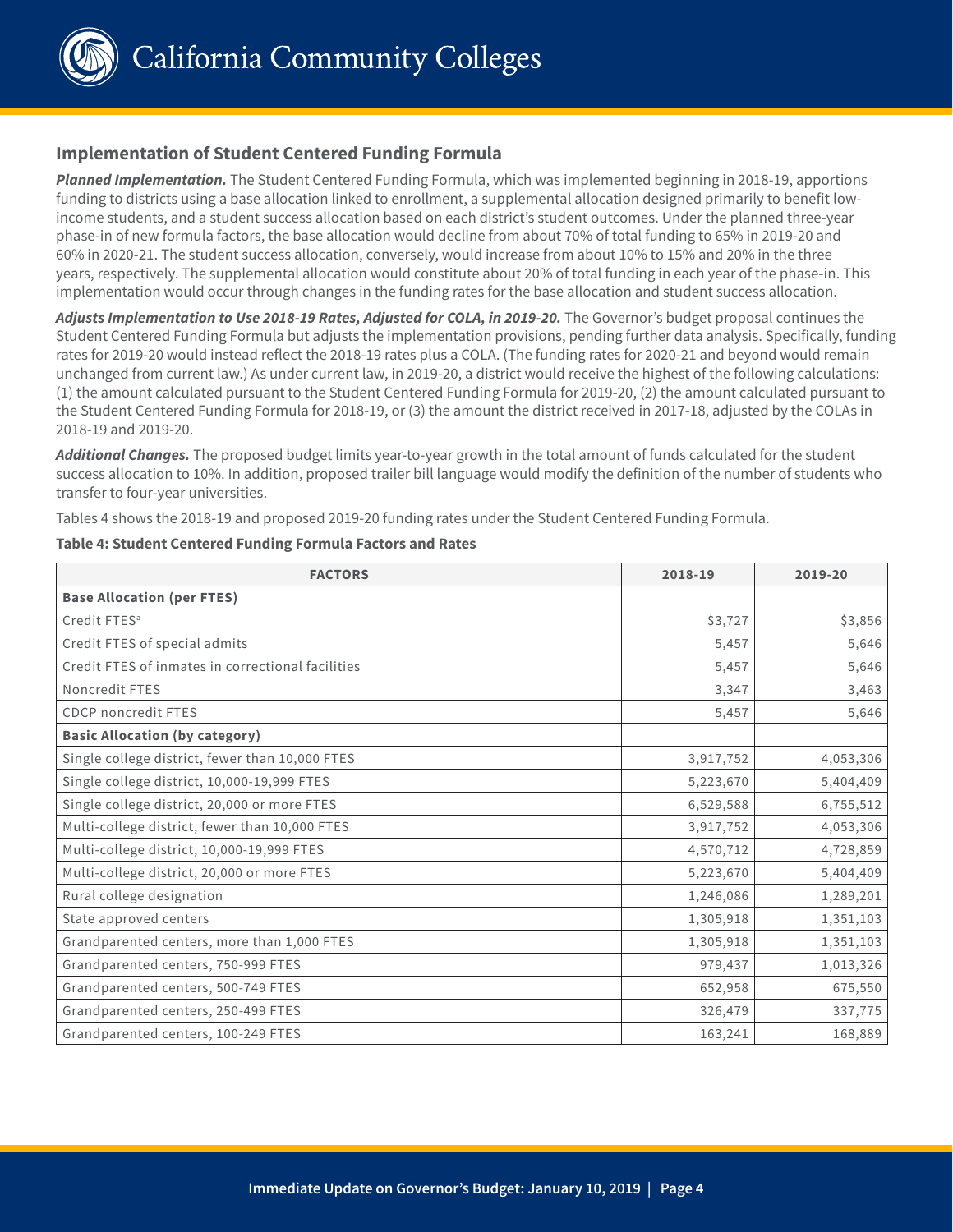

| <b>FACTORS</b>                                                                                              | 2018-19 | 2019-20 |
|-------------------------------------------------------------------------------------------------------------|---------|---------|
| <b>Supplemental Allocation (per headcount)</b>                                                              |         |         |
| Pell Grant recipient                                                                                        | 919     | 951     |
| California College Promise Grant recipient                                                                  | 919     | 951     |
| AB 540 Fee Waiver recipient                                                                                 | 919     | 951     |
| <b>Student Success Allocation (per outcome)</b>                                                             |         |         |
| <b>All Students</b>                                                                                         |         |         |
| Associate degree for transfer                                                                               | 1,760   | 1,821   |
| Associate degree                                                                                            | 1,320   | 1,366   |
| Baccalaureate degree                                                                                        | 1,320   | 1.366   |
| Credit certificate requiring 18 or more units                                                               | 880     | 910     |
| Transfer-level math and English courses completed<br>within the student's first academic year of enrollment | 880     | 910     |
| Transfer to a four-year university                                                                          | 660     | 683     |
| 9 or more career technical education units completed                                                        | 440     | 455     |
| Regional living wage obtained within one year of<br>community college completion                            | 440     | 455     |
| <b>Additional for Pell Grant recipients</b>                                                                 |         |         |
| Associate degree for transfer                                                                               | 666     | 689     |
| Associate degree                                                                                            | 500     | 517     |
| Baccalaureate degree                                                                                        | 500     | 517     |
| Credit certificate requiring 18 or more units                                                               | 333     | 345     |
| Transfer-level math and English courses completed<br>within the student's first academic year of enrollment | 333     | 345     |
| Transfer to a four-year university                                                                          | 250     | 259     |
| 9 or more career technical education units completed                                                        | 167     | 173     |
| Regional living wage obtained within one year of<br>community college completion                            | 167     | 173     |
| Additional for California College Promise Grant recipients                                                  |         |         |
| Associate degree for transfer                                                                               | 444     | 459     |
| Associate degree                                                                                            | 333     | 345     |
| Baccalaureate degree                                                                                        | 333     | 345     |
| Credit certificate requiring 18 or more units                                                               | 222     | 230     |
| Transfer-level math and English courses completed<br>within the student's first academic year of enrollment | 222     | 230     |
| Transfer to a four-year university                                                                          | 167     | 173     |
| 9 or more career technical education units completed                                                        | 111     | 115     |
| Regional living wage obtained within one year of<br>community college completion                            | 111     | 115     |

*a For some districts, existing law supersedes these rates with district-specific rates.*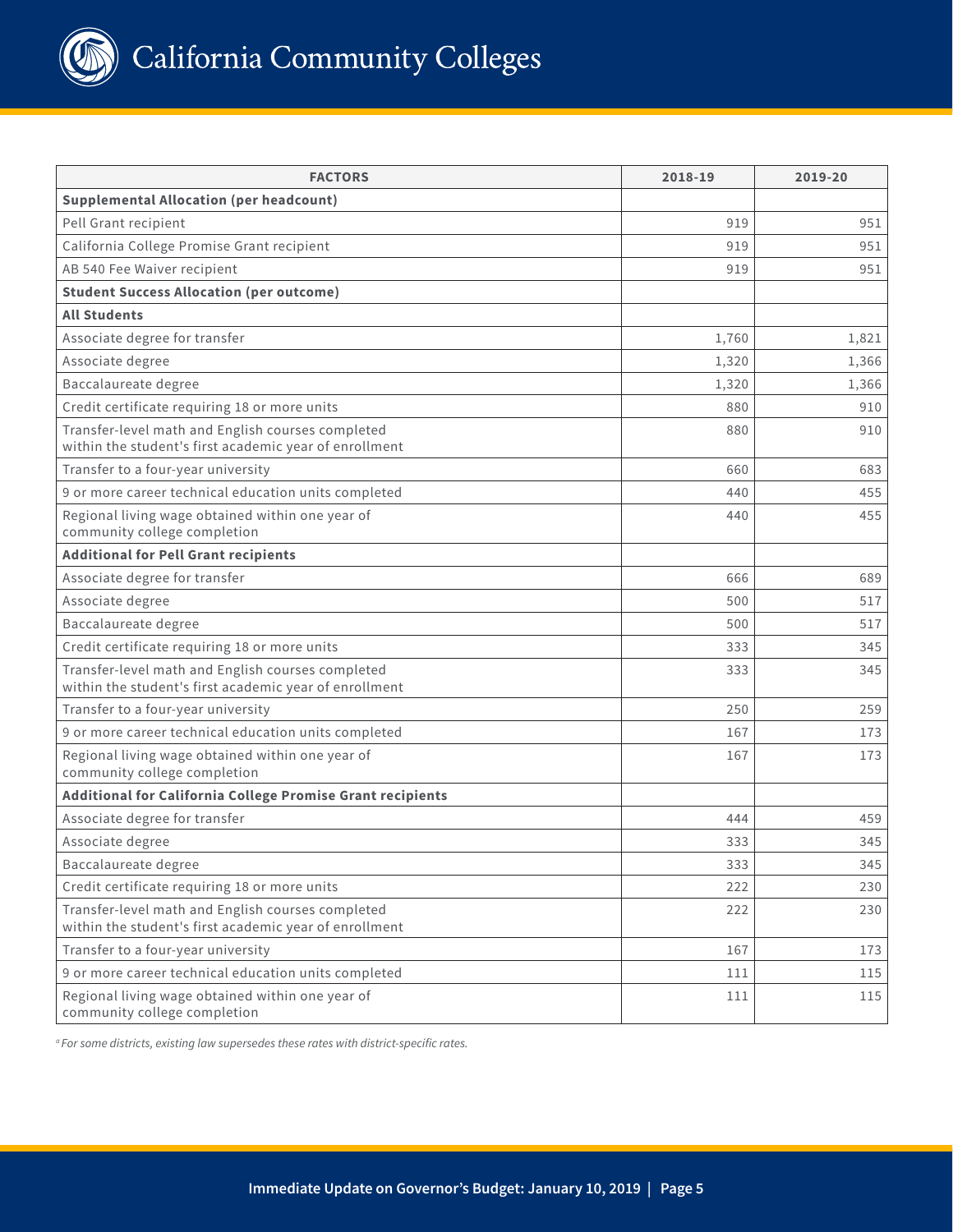

### **Local Support Funding by Program**

Table 5 shows proposed local assistance funding by program for the current and budget years. As the table shows, most categorical programs received level or workload funding in the Governor's proposal.

#### **Table 5: California Community Colleges Funding by Programa** *(Dollars in Millions)*

|                                                             | 2018-19<br>2019-20 |                 | <b>CHANGE FROM 2018-19</b> |                |
|-------------------------------------------------------------|--------------------|-----------------|----------------------------|----------------|
|                                                             | <b>REVISED</b>     | <b>PROPOSED</b> | <b>AMOUNT</b>              | <b>PERCENT</b> |
| Student Centered Funding Formula                            | \$7,156            | \$7,504         | \$348                      | 5%             |
| Student Equity and Achievement Program                      | 475                | 475             | 0                          | $0\%$          |
| Strong Workforce Program                                    | 255                | 171             | $-84$                      | $-33%$         |
| <b>Student Success Completion Grant</b>                     | 132                | 143             | 11                         | 8%             |
| <b>Adult Education Program</b>                              | 131                | 135             | 4                          | 3%             |
| Disabled Students Programs and Services (DSPS)              | 120                | 125             | 4                          | 3%             |
| Extended Opportunity Programs and Services (EOPS)           | 112                | 116             | 4                          | 3%             |
| California College Promise (AB 19)                          | 46                 | 80              | 34                         | 74%            |
| Financial aid administration                                | 92                 | 77              | $-15$                      | $-16%$         |
| Full-time faculty hiring                                    | 50                 | 50              | $\theta$                   | $0\%$          |
| CalWORKs student services                                   | 45                 | 47              | $\overline{2}$             | 3%             |
| Apprenticeship (CCC districts)                              | 53                 | 44              | $-9$                       | $-17%$         |
| Integrated technology                                       | 42                 | 42              | $\mathbf{0}$               | $0\%$          |
| Mandates Block Grant and reimbursements                     | 33                 | 34              | 1                          | 3%             |
| Institutional effectiveness initiative                      | 29                 | 28              | $-1$                       | $-5%$          |
| Part-time faculty compensation                              | 25                 | 25              | $\overline{0}$             | $0\%$          |
| Online education initiative                                 | 58                 | 23              | $-35$                      | $-60%$         |
| Economic and Workforce Development                          | 23                 | 23              | 0                          | $0\%$          |
| NextUp (foster youth program)                               | 20                 | 20              | $\Omega$                   | $0\%$          |
| California Online Community College                         | 120                | 20              | $-100$                     | $-83%$         |
| Cooperative Agencies Resources for Education (CARE)         | 16                 | 17              | 1                          | 3%             |
| Lease revenue bond payments                                 | 32                 | 16              | $-16$                      | $-49%$         |
| Nursing grants                                              | 13                 | 13              | $\theta$                   | $0\%$          |
| Part-time faculty office hours                              | 62                 | 12              | $-50$                      | $-80%$         |
| Legal services                                              | 10                 | 10              | $\mathbf{0}$               | $0\%$          |
| <b>Fund for Student Success</b>                             | 9                  | 9               | $-1$                       | $-8%$          |
| <b>Foster Parent Education Program</b>                      | 5                  | 5               | $\mathbf 0$                | $0\%$          |
| <b>Veterans Resource Centers</b>                            | 13                 | 5               | $-8$                       | $-63%$         |
| Childcare tax bailout                                       | 4                  | 4               | $\mathsf{O}\xspace$        | $3\%$          |
| Otherb                                                      | 3                  | 3               | $\Omega$                   | $0\%$          |
| Equal Employment Opportunity Program                        | 5                  | 3               | $-2$                       | $-43%$         |
| One-time program funding <sup>c</sup>                       | 31                 |                 | $-31$                      | $-100%$        |
| Deferred maintenance and instructional equipment (one time) | 28                 |                 | $-28$                      | $-100%$        |
| College-specific allocations                                | 16                 |                 | $-16$                      | $-100%$        |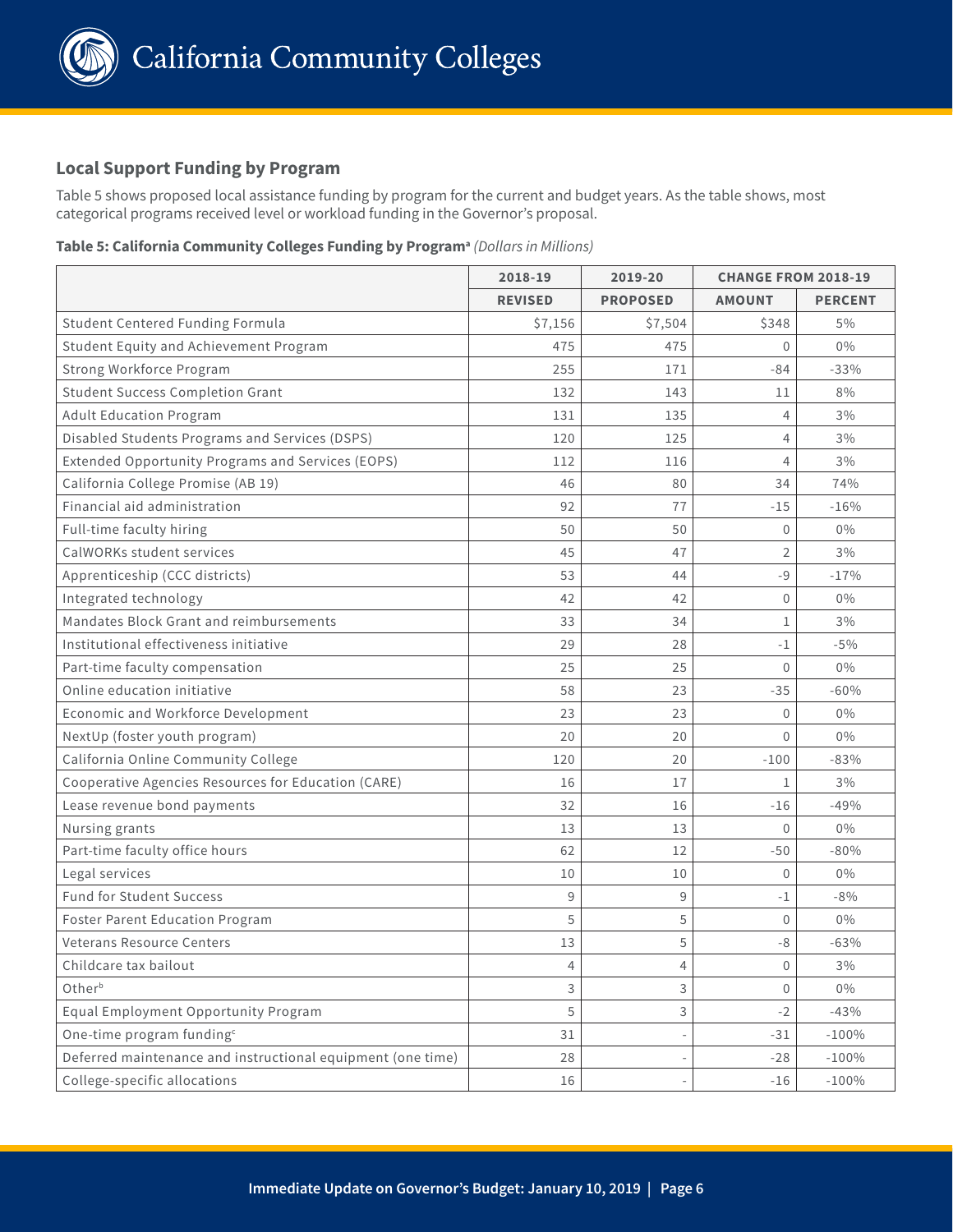

|                                                              | 2018-19        | 2019-20         | <b>CHANGE FROM 2018-19</b> |                |
|--------------------------------------------------------------|----------------|-----------------|----------------------------|----------------|
|                                                              | <b>REVISED</b> | <b>PROPOSED</b> | <b>AMOUNT</b>              | <b>PERCENT</b> |
| K-12 passthroughs (adult ed, K-12 apprenticeship, workforce) | 621            | 609             | $-12$                      | $-2\%$         |
| <b>Totals</b>                                                | \$9,888        | \$9,888         | \$0                        | 0%             |

*a Table reflects total programmatic funding for CCC, including amounts from prior years available for use in the years displayed.* 

*b Other programs include Academic Senate, transfer, FCMAT, and part-time faculty health insurance.* 

*c Includes one-time allocations for hunger-free campus, mental health services and training, re-entry grant program, and open educational resources.* 

In developing the Governor's budget proposal, DOF used the information shown in Table 6.

#### **Table 6: Planning Factors for Proposed 2019-20 Budget**

| <b>FACTOR</b>                                          | 2017-18  | 2018-19  | 2019-20  |
|--------------------------------------------------------|----------|----------|----------|
| Cost-of-living adjustment (COLA)                       | 1.56%    | 2.71%    | 3.46%    |
| State Lottery funding per FTE                          | \$205.60 | \$223.23 | \$222.37 |
| Mandates Block Grant funding per FTE                   | \$28.44  | \$29.21  | \$30.22  |
| RSI reimbursement per hour                             | \$5.90   | \$6.26   | \$6.48   |
| Financial aid administration per College Promise Grant | \$0.91   | \$0.91   | \$0.91   |
| Employer pension contribution rates                    |          |          |          |
| Public Employee Retirement System (PERS)               | 15.53%   | 18.06%   | 20.80%   |
| State Teachers Retirement System (STRS)                | 14.43%   | 16.28%   | 17.10%   |

We are not aware of any changes in allocation methods or match requirements for local support programs, other than the funding formula adjustments described above.

### **Capital Outlay**

The Governor's budget proposal provides \$358.7 million in capital outlay funding from Proposition 51, approved by voters in 2016. The funding is to support 15 continuing projects and 12 new projects, as listed in Table 7.

#### **Table 7: Governor's Proposed CCC Capital Outlay Projects**

|                              |                                                      | 2019-20      |                   | <b>ALL YEARS</b>  |                   |                   |
|------------------------------|------------------------------------------------------|--------------|-------------------|-------------------|-------------------|-------------------|
| <b>COLLEGE</b>               | <b>PROJECT</b>                                       | <b>PHASE</b> | <b>STATE COST</b> | <b>TOTAL COST</b> | <b>STATE COST</b> | <b>TOTAL COST</b> |
| <b>Continuing Projects</b>   |                                                      |              |                   |                   |                   |                   |
| Santa Monica College         | Math/Science Addition                                | C            | \$37,031,000      | \$72,934,000      | \$39,615,000      | \$78,102,000      |
| Laney College                | Learning Resource Center                             | C            | 22,812,000        | 70,556,000        | 24,417,000        | 75,686,000        |
| Mt. San Antonio College      | New Physical Education<br>Complex                    | C            | 53,993,000        | 67,768,000        | 57,541,000        | 72,238,000        |
| Santa Rosa Junior<br>College | Science and Mathematics<br>Replacement Building      | $\mathsf{C}$ | 30,882,000        | 61,200,000        | 33,076,000        | 65,589,000        |
| Orange Coast College         | Language Arts and Social<br><b>Sciences Building</b> | C            | 28,305,000        | 55,706,000        | 30,353,000        | 59,803,000        |
| Allan Hancock College        | Fine Arts Complex                                    | C            | 22,873,000        | 45,012,000        | 24,526,000        | 48,318,000        |
| Golden West College          | Language Arts Complex                                | C            | 21,925,000        | 43,248,000        | 23,540,000        | 46,478,000        |
| North District Center        | Center Expansion                                     | C            | 40,275,000        | 40,275,000        | 42,403,000        | 43,285,000        |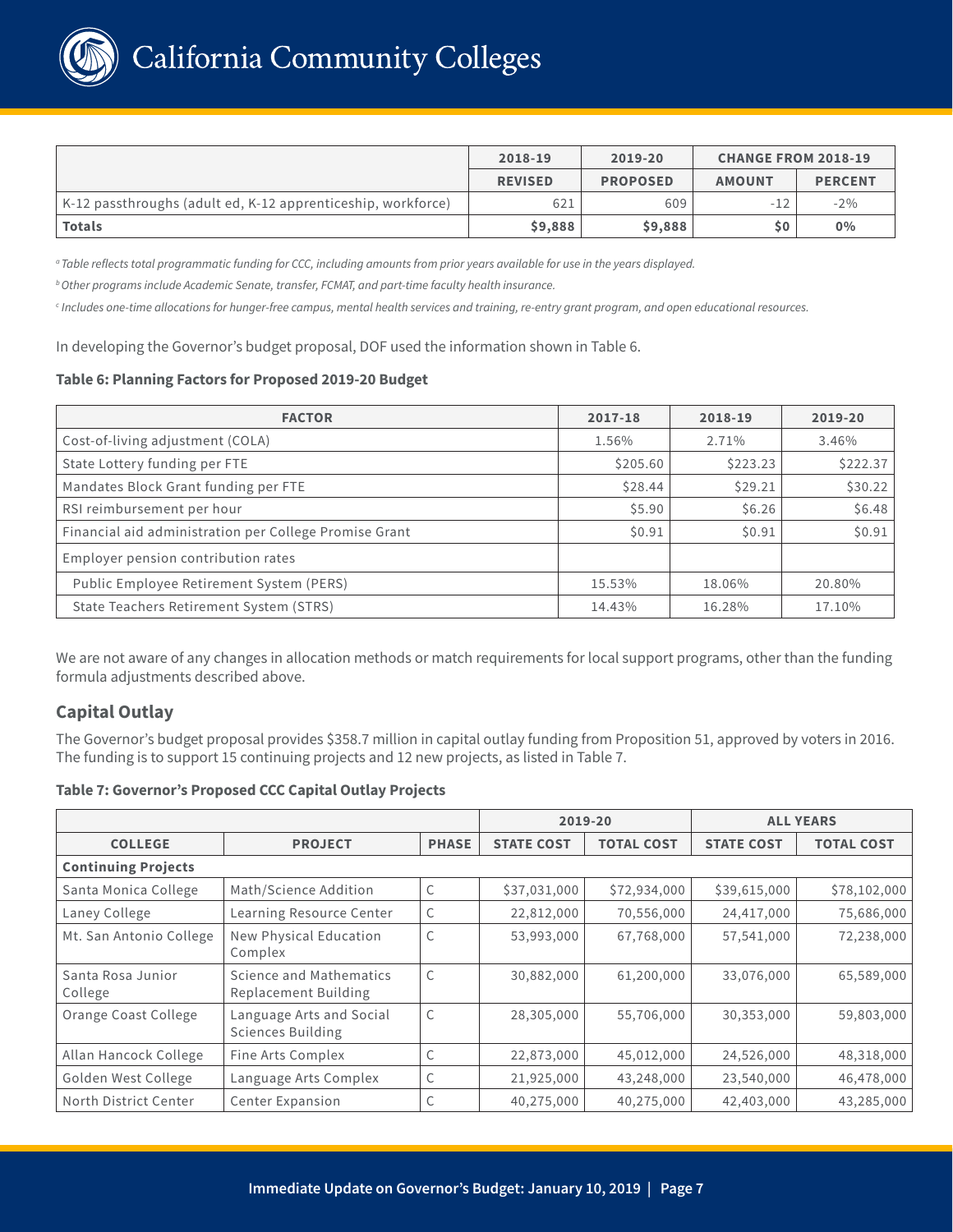

|                                  |                                                                                     |              | 2019-20           |                   | <b>ALL YEARS</b>  |                   |
|----------------------------------|-------------------------------------------------------------------------------------|--------------|-------------------|-------------------|-------------------|-------------------|
| <b>COLLEGE</b>                   | <b>PROJECT</b>                                                                      | <b>PHASE</b> | <b>STATE COST</b> | <b>TOTAL COST</b> | <b>STATE COST</b> | <b>TOTAL COST</b> |
| Santa Ana College                | Russell Hall Replacement                                                            | $\mathsf C$  | 19,192,000        | 37,875,000        | 20,729,000        | 40,948,000        |
| Solano College                   | Library Building 100<br>Replacement                                                 | $\mathsf C$  | 17,396,000        | 36,987,000        | 20,148,000        | 39,739,000        |
| Compton College                  | Instructional Building 2<br>Replacement                                             | $\mathsf{C}$ | 14,891,000        | 23,050,000        | 16,167,000        | 24,995,000        |
| Mission College                  | MT Portables Replacement<br><b>Building</b>                                         | C            | 10,073,000        | 20,019,000        | 10,814,000        | 21,500,000        |
| Merritt College                  | Child Development Center                                                            | $\mathsf{C}$ | 5,692,000         | 18,593,000        | 6,128,000         | 20,013,000        |
| <b>Imperial College</b>          | <b>Academic Buildings</b><br>Modernization                                          | $\mathsf C$  | 8,647,000         | 16,949,000        | 9,043,000         | 17,741,000        |
| Long Beach City College          | <b>Construction Trades Phase 1</b>                                                  | $\mathsf C$  | 6,712,000         | 12,032,000        | 7,304,000         | 13,107,000        |
| <b>New Projects</b>              |                                                                                     |              |                   |                   |                   |                   |
| San Bernardino Valley<br>College | <b>Technical Building</b><br>Replacement                                            | PW           | 2,313,000         | 5,174,000         | 34,411,000        | 75,647,000        |
| College of the<br>Redwoods       | Phys Ed Replacement                                                                 | PW           | 5,379,000         | 5,379,000         | 60,648,000        | 60,648,000        |
| American River College           | <b>Technical Building</b><br>Modernization                                          | PW           | 1,258,000         | 4,191,000         | 29,959,000        | 57,966,000        |
| Saddleback College               | Gateway Building                                                                    | PW           | 1,719,000         | 3,501,000         | 26,080,000        | 52,338,000        |
| College of Alameda               | <b>Replacement of Buildings</b><br><b>B</b> and E (Auto and Diesel<br>Technologies) | PW           | 1,278,000         | 2,555,000         | 17,044,000        | 33,650,000        |
| Los Angeles City College         | Theater Arts Replacement                                                            | PW           | 1,112,000         | 2,245,000         | 15,140,000        | 30,095,000        |
| Merced College                   | Agriculture Science and<br>Industrial Technologies<br>Complex                       | PW           | 431,000           | 2,153,000         | 12,974,000        | 25,629,000        |
| Santa Monica College             | Art Complex Replacement                                                             | PW           | 793,000           | 1,585,000         | 10,901,000        | 21,526,000        |
| Rio Hondo College                | Music/Wray Theater<br>Renovation                                                    | PW           | 847,000           | 1,959,000         | 9,873,000         | 20,486,000        |
| College of the Sequoias          | <b>Basic Skills Center</b>                                                          | PW           | 1,365,000         | 1,365,000         | 15,635,000        | 17,350,000        |
| Fresno City College              | New Child Development<br>Center                                                     | <b>PW</b>    | 1,036,000         | 1,295,000         | 13,520,000        | 16,850,000        |
| <b>Butte College</b>             | Technology Remodel                                                                  | PW           | 518,000           | 1,034,000         | 8,088,000         | 10,722,000        |
| <b>Totals</b>                    |                                                                                     |              | \$358,748,000     | \$654,640,000     | \$620,077,000     | \$1,090,449,000   |

*Note: P = preliminary plans. W = working drawings. D = design. C = construction.* 

## **State Operations**

The proposed budget includes three substantive changes for state operations:

- \$5 million one time for outreach related to the California College Promise
- \$435,000 one time to support the work of the Student Centered Funding Formula Implementation Oversight Committee
- \$135,000 ongoing for an information security officer

The proposal would result in total budgeted resources for the Chancellor's Office of \$34.7 million in 2019-20 (including \$23.7 million General Fund).